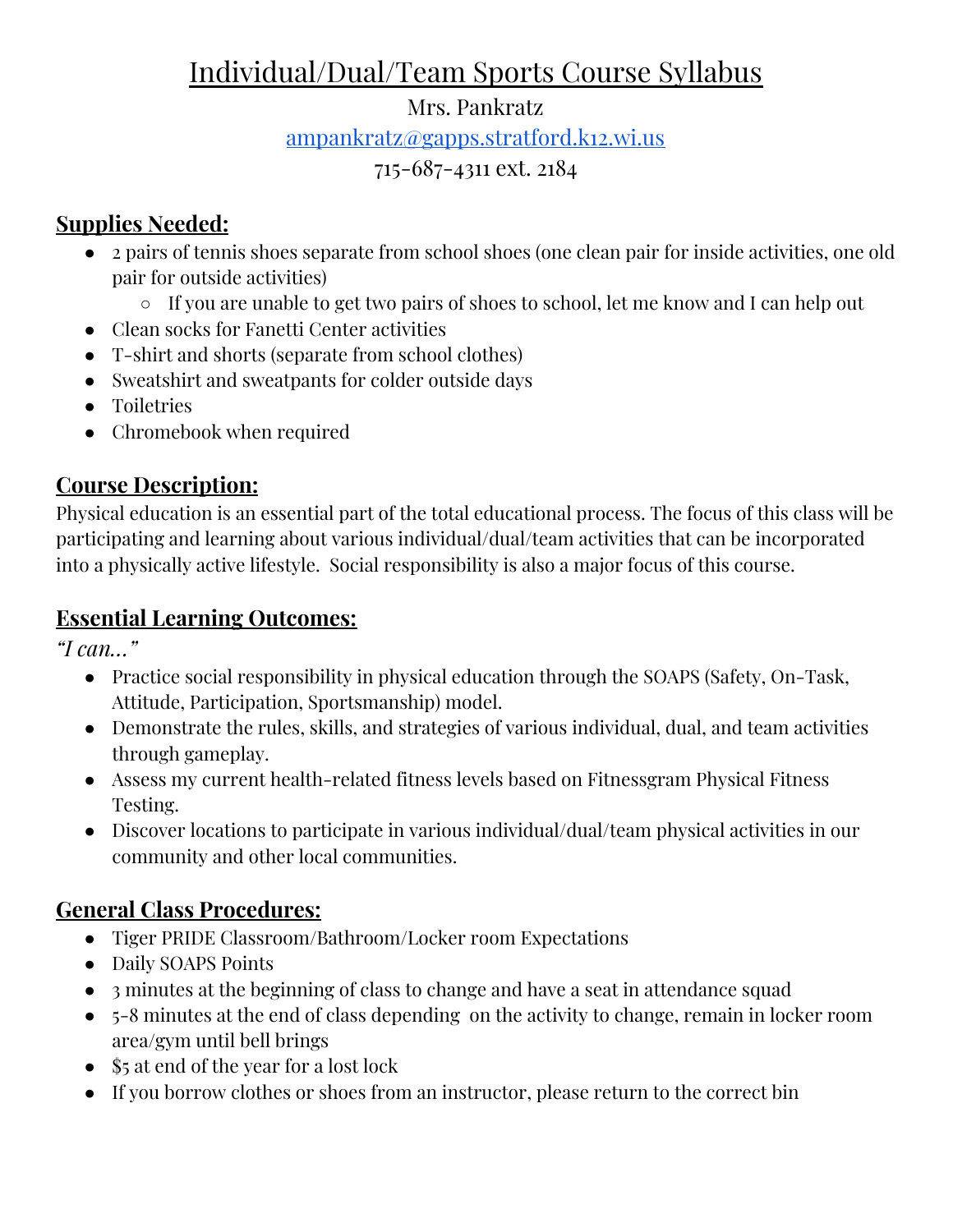**SOAPS - Our Classroom Community - Social Responsibility in Physical Education 10 points daily - 2 points per category**

| <b>Safety</b>                                                                                                                                                          | <b>On-Task</b>                                                                                                                                                                                                                                     | Attitude                                                                                                                                                                      | <b>Participation</b>                                                                                                                                                        | <u>Sportsmanship</u>                                                                                                                                                                                |
|------------------------------------------------------------------------------------------------------------------------------------------------------------------------|----------------------------------------------------------------------------------------------------------------------------------------------------------------------------------------------------------------------------------------------------|-------------------------------------------------------------------------------------------------------------------------------------------------------------------------------|-----------------------------------------------------------------------------------------------------------------------------------------------------------------------------|-----------------------------------------------------------------------------------------------------------------------------------------------------------------------------------------------------|
| -Appropriate use<br>of equipment<br>-Appropriate use<br>of equipment<br>regarding others<br>-Respect all<br>facilities<br>-Demonstrate<br>respect of<br>personal space | -Sit down in<br>attendance squad<br>on time<br>-Change for<br>activity (separate)<br>from school<br>clothes, correct<br>shoes)<br>-Follow<br>directions<br>-Listen to<br>whoever is<br>speaking<br><i>(instructor,</i><br>classmate,<br>presenter) | -Respect<br>classmates,<br>instructor,<br>activity rules<br>-Appreciate the<br>value of all<br>activities<br>-Encourage and<br>support others<br>-Use appropriate<br>language | -Willingly and<br>actively<br>participate to the<br>best of your<br>ability and effort<br>-Set up and put<br>equipment away<br>without being<br>asked (when<br>appropriate) | -Demonstrate<br>self-control<br>-Avoid or resolve<br>conflicts<br>-Cooperate with<br>and accept<br>classmates<br>-Follow rules or<br>guidelines for<br>activity<br>-Demonstrate<br>ethical behavior |

#### **Assessment**:

| <b>SOAPS</b>                                                                                                                             | <b>Unit Grades</b>                                                                                                                                                                                                                                                                                                                                                                                                                                                                                         | <b>Semester Grade</b>                          |
|------------------------------------------------------------------------------------------------------------------------------------------|------------------------------------------------------------------------------------------------------------------------------------------------------------------------------------------------------------------------------------------------------------------------------------------------------------------------------------------------------------------------------------------------------------------------------------------------------------------------------------------------------------|------------------------------------------------|
| <u>50% quarter grade</u>                                                                                                                 | 50% quarter grade                                                                                                                                                                                                                                                                                                                                                                                                                                                                                          | <b>Calculations</b>                            |
| -10 daily SOAPS Points<br>-Entered weekly<br>-Make-ups required after 2nd<br>absence<br>-SOAPS Points deducted until<br>makeup completed | -Units that are 5 days and above are given a unit<br>grade<br>-Unit grade based on a rubric categories including<br>rules, strategy, skills, sportsmanship/cooperation,<br>and safety (Google Classroom)<br>-After two free days: If more than 2 days of a unit<br>is missed the unit grade will be marked as missing<br>until makeup is completed<br>-If makeup is not completed, the highest grade is<br>$80\%$<br>-Completion of all required Fitnessgram tests<br>--Fitnessgram self-evaluation rubric | -Each quarter = $45\%$<br>-Final Exam = $10\%$ |

## **Google Classroom Code: p3q1rm**

#### **Attendance** :

● Students are given two free days per quarter. After two free days students will need to make up days missed (medical situations handled below).